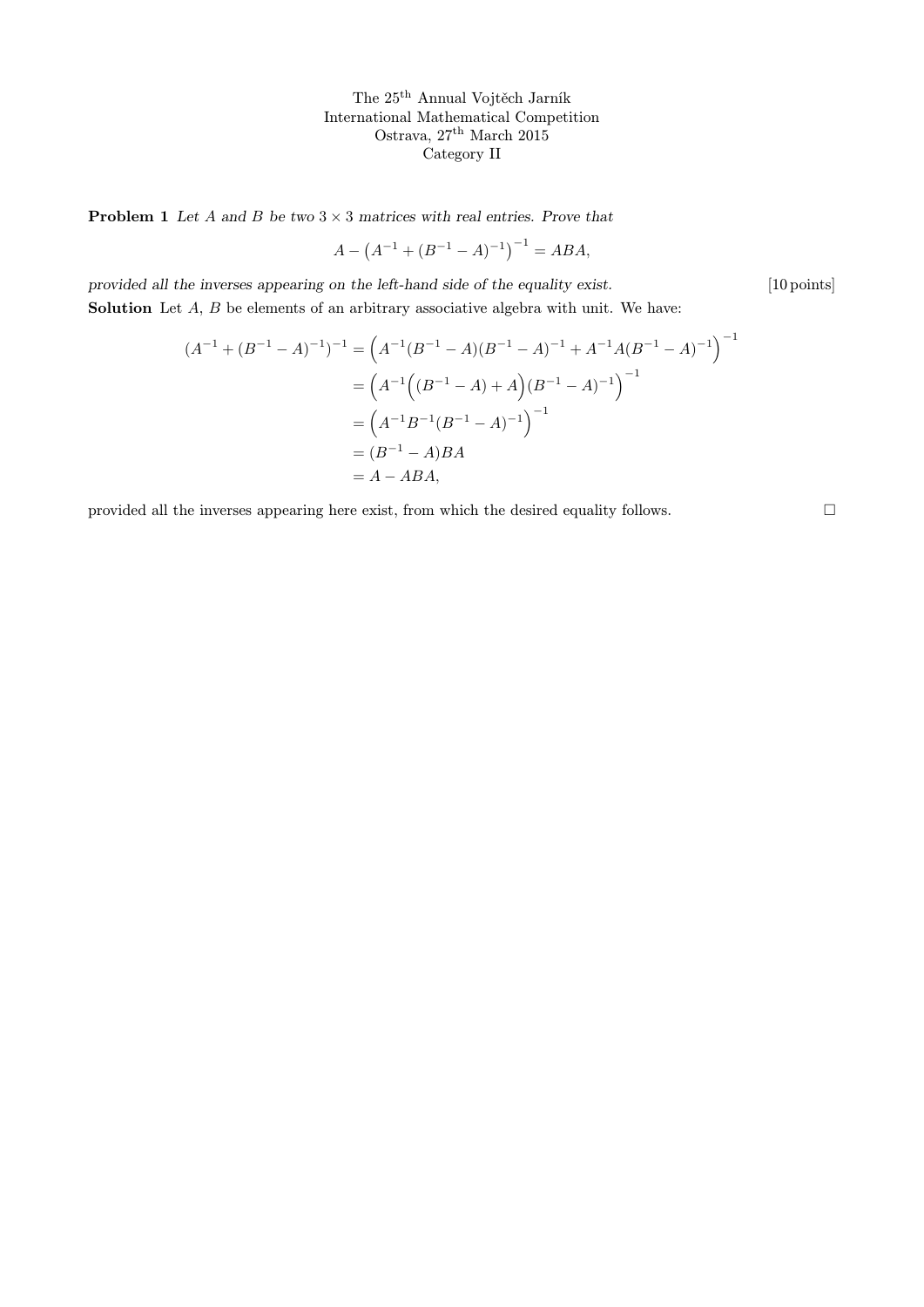The 25th Annual Vojtěch Jarník International Mathematical Competition Ostrava, 27th March 2015 Category II

**Problem 2** Determine all pairs  $(n, m)$  of positive integers satisfying the equation

$$
5^n = 6m^2 + 1.
$$

[10 points]

**Solution** Looking (mod 3) we get that n is even, say  $n = 2k$ . We arrive at Pell's equation of the form  $x^2 - 6m^2 = 1$ , where  $x = 5^k$ . All positive solutions to this equation are given by the formula

$$
x_{\nu} = \frac{(5 + 2\sqrt{6})^{\nu} + (5 - 2\sqrt{6})^{\nu}}{2}, \quad \nu = 1, 2, \dots
$$

We get

$$
2 \cdot 5^{k} = (5 + 2\sqrt{6})^{\nu} + (5 - 2\sqrt{6})^{\nu},
$$

if  $k = 1$  then we have a solution  $(k, \nu) = (1, 1)$  which corresponds to  $(n, m) = (2, 2)$ . Suppose that  $k \ge 2$  looking If  $\kappa = 1$  then we have a solution  $(\kappa, \nu) = (1, 1)$  which corresponds to  $(n, m) = (2, 2)$ . Suppose that  $\kappa \ge 2$  looking<br>(mod 25) we get  $(5+2\sqrt{6})^{\nu} + (5-2\sqrt{6})^{\nu} \equiv 10\nu(2\sqrt{6})^{\nu-1}$  (mod 25) when  $\nu$  is odd, and  $(5+$ (mod 25) we get  $(3+2\sqrt{6})^r + (3-2\sqrt{6})^r = 10\nu(2\sqrt{6})^r$  (mod 25) when  $\nu$  is odd, and  $(3+2\sqrt{6})^r + (3-2\sqrt{6})^r$ <br> $2(2\sqrt{6})^{\nu}$  (mod 25) when  $\nu$  is even, thus RHS is divisible by 25 iff  $\nu \equiv 5 \pmod{10}$ . But in that cas

$$
2 \cdot 5^2 \cdot 1901 = (5 + 2\sqrt{6})^5 + (5 - 2\sqrt{6})^5 | (5 + 2\sqrt{6})^{\nu} + (5 - 2\sqrt{6})^{\nu},
$$

and therefore  $(5 + 2\sqrt{6})^{\nu} + (5 - 2\sqrt{6})^{\nu}$  cannot be of the form  $2 \cdot 5^k$ .

The only solution to our equation is  $(n, m) = (2, 2)$ .

 $\Box$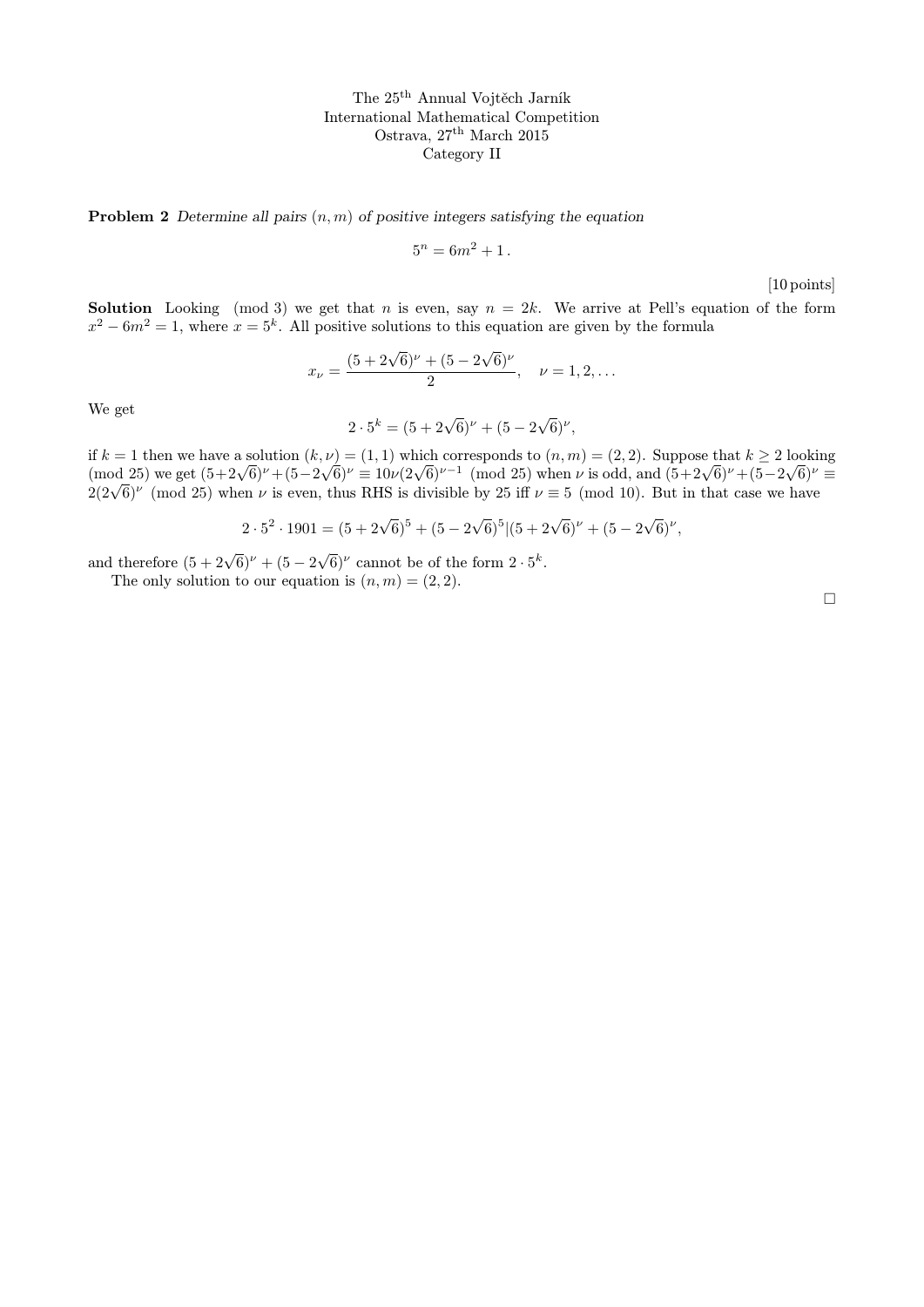The 25th Annual Vojtěch Jarník International Mathematical Competition Ostrava, 27<sup>th</sup> March 2015 Category II

**Problem 3** Determine the set of real values of  $x$  for which the following series converges, and find its sum:

$$
\sum_{n=1}^{\infty} \left( \sum_{\substack{k_1,\ldots,k_n \geq 0 \\ 1 \cdot k_1 + 2 \cdot k_2 + \cdots + n \cdot k_n = n}} \frac{(k_1 + \cdots + k_n)!}{k_1! \cdot \ldots \cdot k_n!} x^{k_1 + \cdots + k_n} \right).
$$

[10 points]

## Solution

Lemma (Faà di Bruno's formula)

$$
(f(g(t)))^{(n)} = \sum_{\substack{k_1,\ldots,k_n \geq 0 \\ 1 \cdot k_1 + 2 \cdot k_2 + \ldots + n \cdot k_n = n}} \frac{n!}{k_1! \ldots k_n! \, 1!^{k_1} \ldots n!^{k_n}} f^{(k_1 + \ldots + k_n)}(g(t)) \cdot (g'(t))^{k_1} \cdot \ldots \cdot (g^{(n)}(t))^{k_n}.
$$

Using this formula, after differentiating the following identity  $n$  times

$$
\frac{1}{\frac{1}{t}-1} = \frac{t}{1-t} = -1 - \frac{1}{t-1}
$$

one has

$$
\sum \frac{n!}{k_1! \dots k_n! \, 1!^{k_1} \dots n!^{k_n}} \frac{(-1)^{k_1 + \dots + k_n} (k_1 + \dots + k_n)!}{\left(\frac{1}{t} - 1\right)^{k_1 + \dots + k_n + 1}} \prod_{j=1}^n \left(\frac{(-1)^j j!}{t^{j+1}}\right)^{k_j} = \frac{(-1)^{n+1} n!}{(t-1)^{n+1}}.
$$

After simplifications we have

$$
\sum \frac{(k_1 + \ldots + k_n)!}{k_1! \ldots k_n!} \frac{1}{(t-1)^{k_1 + \ldots + k_n}} = \frac{t^{n-1}}{(t-1)^n}.
$$

Put  $t = \frac{1}{x} + 1$ . Then

$$
\sum \frac{(k_1 + \ldots + k_n)!}{k_1! \ldots k_n!} x^{k_1 + \ldots + k_n} = x(x+1)^{n-1}.
$$

So the series  $\sum_{n=1}^{\infty} x(x+1)^{n-1}$  converges iff  $-2 < x \le 0$ , and its sum equals 0 for  $x = 0$  and equals  $\frac{x}{1-(x+1)} = -1$ for  $-2 < x < 0$ .